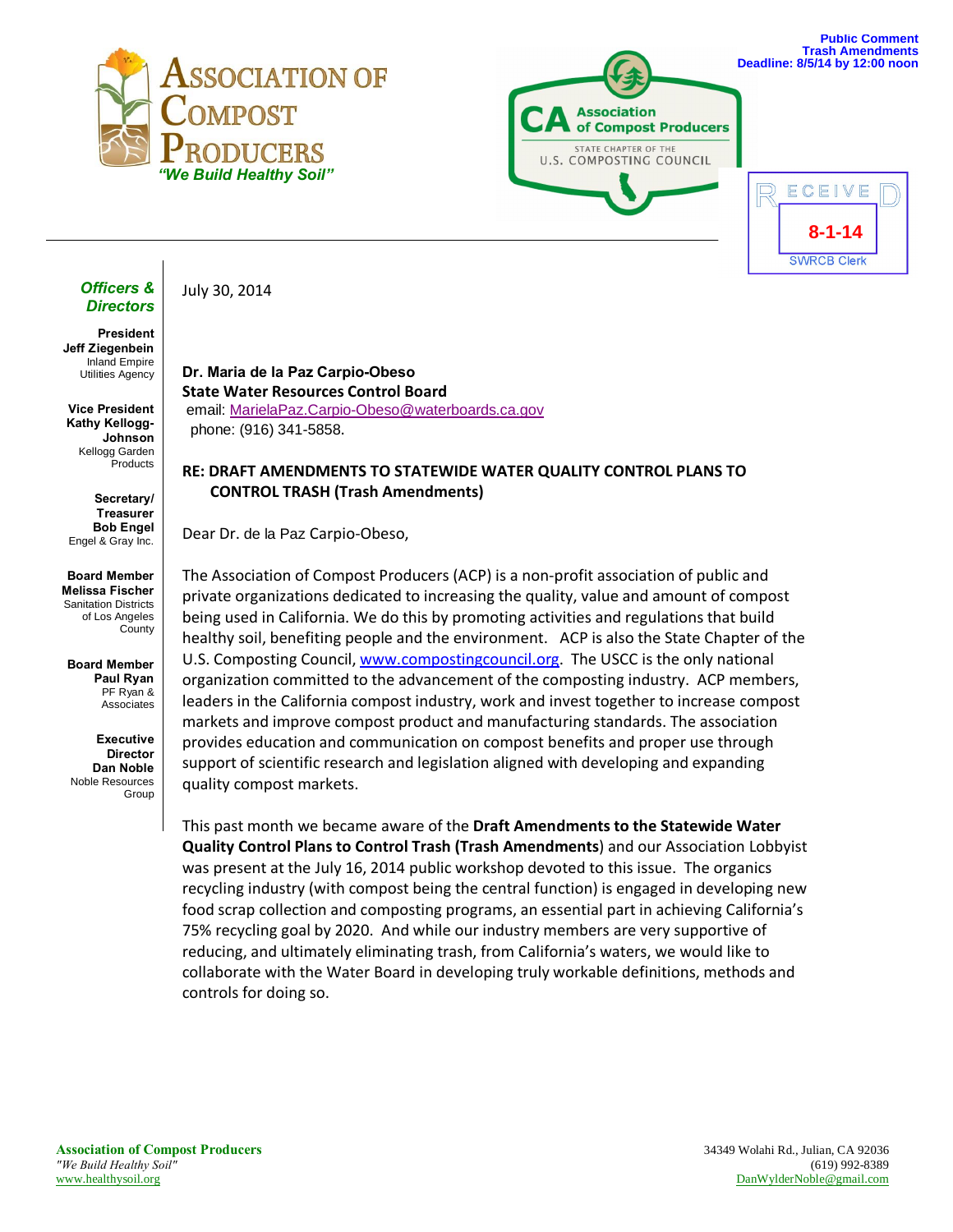After reviewing the proposed Trash Amendments and listening and considering the comments of our membership as well as the workshop attendees, we respectfully submit the following comments and requests.

### **Comments:**

- · Very Short Comment Period: We are aware of the lengthy timeline that the Water Board has engaged in the development of these Trash Amendments. However, it has resulted in a 311 page document that our industry members have not had sufficient time to review, digest or, most importantly, engage with Water Board staff in a collaborative process to obtain clarification or to provide alternative wording and innovative control measures.
- · Unclear Definition of "Trash": While "waste" and "litter" are defined under California Water Code and California Government Code, respectively, the definition of "Trash" is not clear in these Trash Amendments. Our industry participants have already been working with some proposed definitions, and we would like to have the opportunity to engage with the Water Board to help arrive at a definition that works for not only the Water Board, but also communities and industry who will have to implement the policies.
- · Close synergy between organics, water and trash with Local Government Jurisdictions: Compost producers work closely with local jurisdictions to beneficially manage their organics; turning an organic residual, into a beneficial product that can save water and manage stormwater by building healthy soil. Compost producers are prepared to work directly with regional Water Boards and local solid waste generators to improve local environments by improving soils, managing trash and managing stormwater, all with the same organic compost based tools. We need an opportunity to share this with you in more detail.
- · Engaging with Organics Industry: To date the Water Board hasn't engaged with the organics industry, nor directly with CalRecycle, on the specific crafting of these Trash Amendments. The "Scoping Sessions" which took place over a year ago, prior to the drafting these Amendments, and the Trash Public Advisory Group (PAG, [www.waterboards.ca.gov/water\\_issues/programs/trash\\_control/pag/\)](http://www.waterboards.ca.gov/water_issues/programs/trash_control/pag/), did not include any members from the compost industry, the solid waste or recycling industry, who will be affected by, and directly involved with implementing and managing, this new Policy. Composters in concert with local recycling companies and recycling coordinators in local jurisdictions, will play a pivotal role to both:
	- 1. Move California from its current 50% recycling rate, toward the 75% recycling goal, meaning more organic material going onto all watershed's soils, and
	- 2. Be intimately involved in mitigating trash management in the watershed during this process.

The Water Board would be well served to *engage with the organics and general recycling industry directly o*n this issue, prior to promulgating these Trash Amendments.

• Other Issues not addressed in this letter: Typically, with more in-depth collaboration, new definitions, methods and control practices will surface during the process. If this is engaged in, it is likely that better, lower cost, more effective policies, statutes and rules can be drafted that will be optimally beneficial to *industry, people and the environment.*